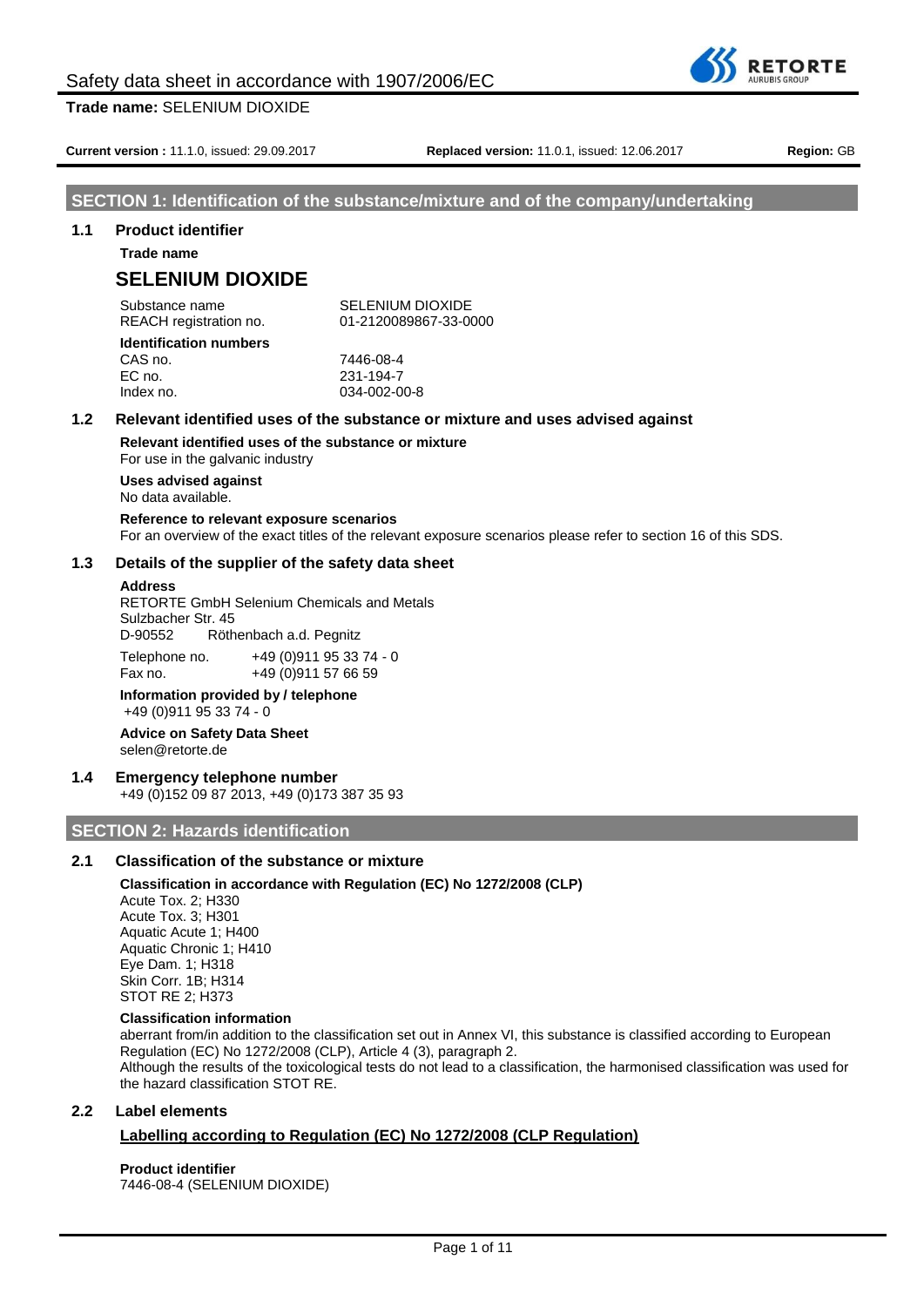

**Current version :** 11.1.0, issued: 29.09.2017 **Replaced version:** 11.0.1, issued: 12.06.2017 **Region:** GB

**RETORTE JRUBIS GROUF** 

| <b>Hazard pictograms</b>          |                                                                                                                                     |
|-----------------------------------|-------------------------------------------------------------------------------------------------------------------------------------|
|                                   |                                                                                                                                     |
| GHS05                             | GHS06<br>GHS08<br>GHS09                                                                                                             |
| <b>Signal word</b><br>Danger      |                                                                                                                                     |
| Hazard statement(s)               |                                                                                                                                     |
| H <sub>301</sub>                  | Toxic if swallowed.                                                                                                                 |
| H314                              | Causes severe skin burns and eye damage.                                                                                            |
| H330                              | Fatal if inhaled.                                                                                                                   |
| H373                              | May cause damage to liver and kidneys through prolonged or repeated exposure if<br>swallowed.                                       |
| H410                              | Very toxic to aquatic life with long lasting effects.                                                                               |
| <b>Precautionary statement(s)</b> |                                                                                                                                     |
| P <sub>260</sub>                  | Do not breathe dust/fume/gas/mist/vapours/spray.                                                                                    |
| P273                              | Avoid release to the environment.                                                                                                   |
| P <sub>280</sub>                  | Wear protective gloves/protective clothing/eye protection/face protection.                                                          |
| P301+P310                         | IF SWALLOWED: Immediately call a POISON CENTER/doctor.                                                                              |
| P303+P361+P353                    | IF ON SKIN (or hair): Take off immediately all contaminated clothing. Rinse skin with<br>water [or shower].                         |
| P304+P340                         | IF INHALED: Remove person to fresh air and keep comfortable for breathing.                                                          |
| P305+P351+P338                    | IF IN EYES: Rinse cautiously with water for several minutes. Remove contact lenses, if<br>present and easy to do. Continue rinsing. |
| P321                              | Specific treatment (see additional first aid advice on this label).                                                                 |
| P363                              | Wash contaminated clothing before reuse.                                                                                            |
| P391                              | Collect spillage.                                                                                                                   |
| P403+P233                         | Store in a well-ventilated place. Keep container tightly closed.                                                                    |
| P405                              | Store locked up.                                                                                                                    |
| P <sub>501</sub>                  | Dispose of contents/container to a facility in accordance with<br>local/regional/national/international regulations.                |

## **Supplemental label elements**

Additional Informatioion:

If SWALLOWED: Vomiting must be induced immediately: Rinse mouth, let drink at least one tablespoonful of ascorbic acid (vitamin C) dissolved in water and induce vomiting quickly. If no ascorbic acid is available, vomiting should be triggered immediately.

# **2.3 Other hazards**

PBT assessment The product is not considered to be a PBT. vPvB assessment

The product is not considered to be a vPvB.

# **SECTION 3: Composition/information on ingredients**

# **3.1 Substances**

| <b>Chemical characterization</b> |                         |
|----------------------------------|-------------------------|
| Substance name                   | <b>SELENIUM DIOXIDE</b> |
| Formula                          | SeO <sub>2</sub>        |
| Molecular weight                 | 110.96                  |
| <b>Identification numbers</b>    |                         |
| CAS no.                          | 7446-08-4               |
| EC no.                           | 231-194-7               |
| Index no.                        | 034-002-00-8            |

# **3.2 Mixtures**

Not applicable. The product is not a mixture.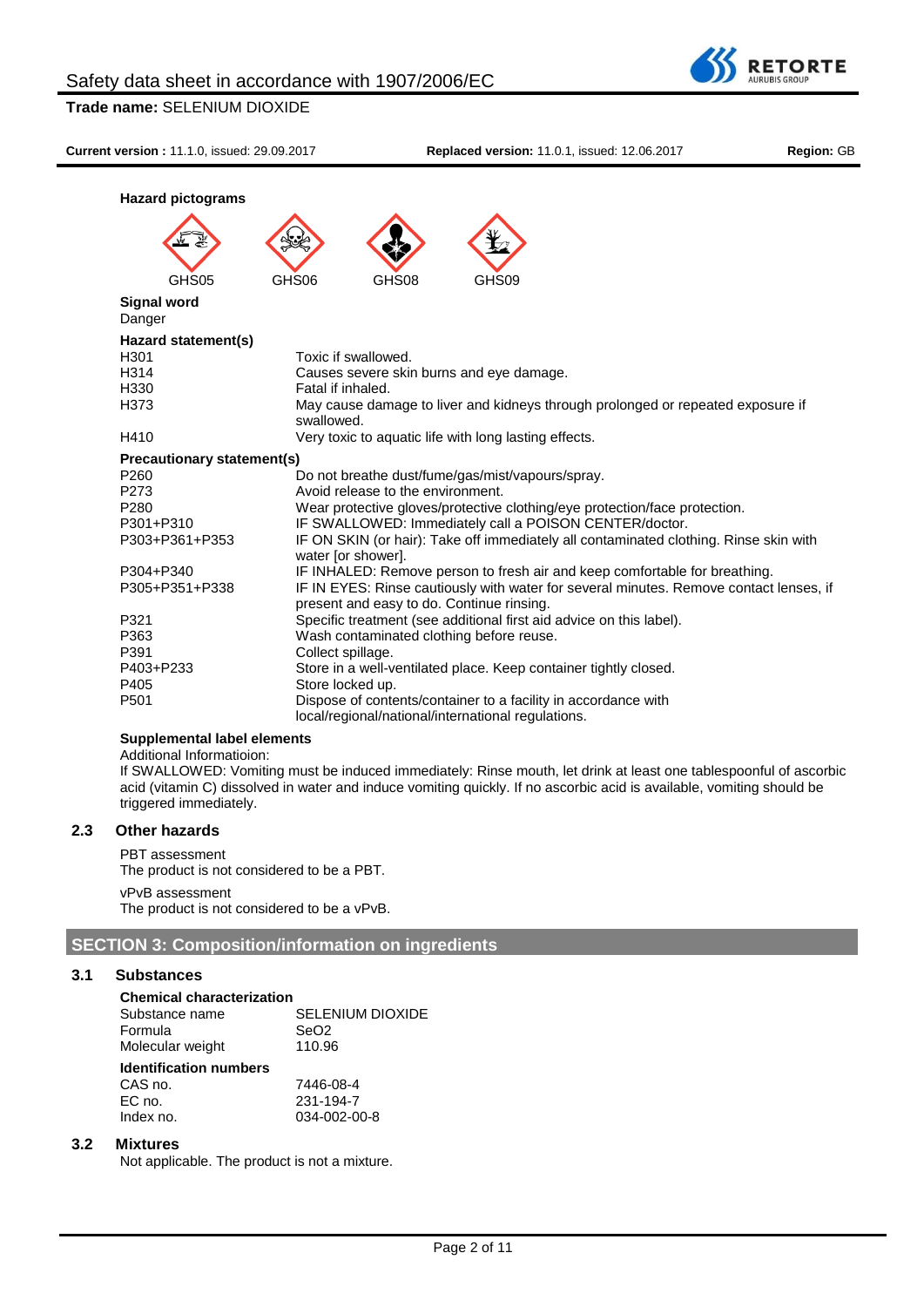**DETOPTE** 

#### **Current version :** 11.1.0, issued: 29.09.2017 **Replaced version:** 11.0.1, issued: 12.06.2017 **Region:** GB

## **SECTION 4: First aid measures**

## **4.1 Description of first aid measures**

#### **General information**

Remove contaminated clothing and shoes immediately, and launder thoroughly before reusing. In case of accident or if you feel unwell, seek medical advice immediately. If the patient is likely to become unconscious, place and transport in stable sideways position.

#### **After inhalation**

Remove affected person from the immediate area. Ensure supply of fresh air. Irregular breathing/no breathing: artificial respiration. Call a doctor immediately.

#### **After skin contact**

When in contact with the skin, clean with soap and water.

#### **After eye contact**

Separate eyelids, wash the eyes thoroughly with water (15 min.). Seek medical assistance.

#### **After ingestion**

Induce vomiting. Call a doctor immediately. Administer vitamin C as antidote and cause immediate vomiting. Toxic effect is superior to acid effect.

**4.2 Most important symptoms and effects, both acute and delayed**

- No data available.
- **4.3 Indication of any immediate medical attention and special treatment needed** No data available.

# **SECTION 5: Firefighting measures**

### **5.1 Extinguishing media**

#### **Suitable extinguishing media**

Product itself is non-combustible; adapt fire extinguishing measures to surrounding areas.

#### **Unsuitable extinguishing media Water**

#### **5.2 Special hazards arising from the substance or mixture**

In case of combustion evolution of dangerous gases possible.

# **5.3 Advice for firefighters**

Use self-contained breathing apparatus. The product is highly hygroscopic. Wear protective clothing. Contact with water causes the formation of selenous acid, which is also toxic and has a caustic effect. Fire residues and contaminated firefighting water must be disposed of in accordance with the local regulations.

# **SECTION 6: Accidental release measures**

#### **6.1 Personal precautions, protective equipment and emergency procedures**

#### **For non-emergency personnel**

Refer to protective measures listed in sections 7 and 8. Remove persons to safety. Avoid dust formation. Use breathing apparatus if exposed to vapours/dust/aerosol.

#### **For emergency responders**

No data available. Personal protective equipment (PPE) - see Section 8.

#### **6.2 Environmental precautions**

Do not discharge into the drains/surface waters/groundwater.

#### **6.3 Methods and material for containment and cleaning up**

Take up mechanically. Send in suitable containers for recovery or disposal.

#### **6.4 Reference to other sections**

No data available.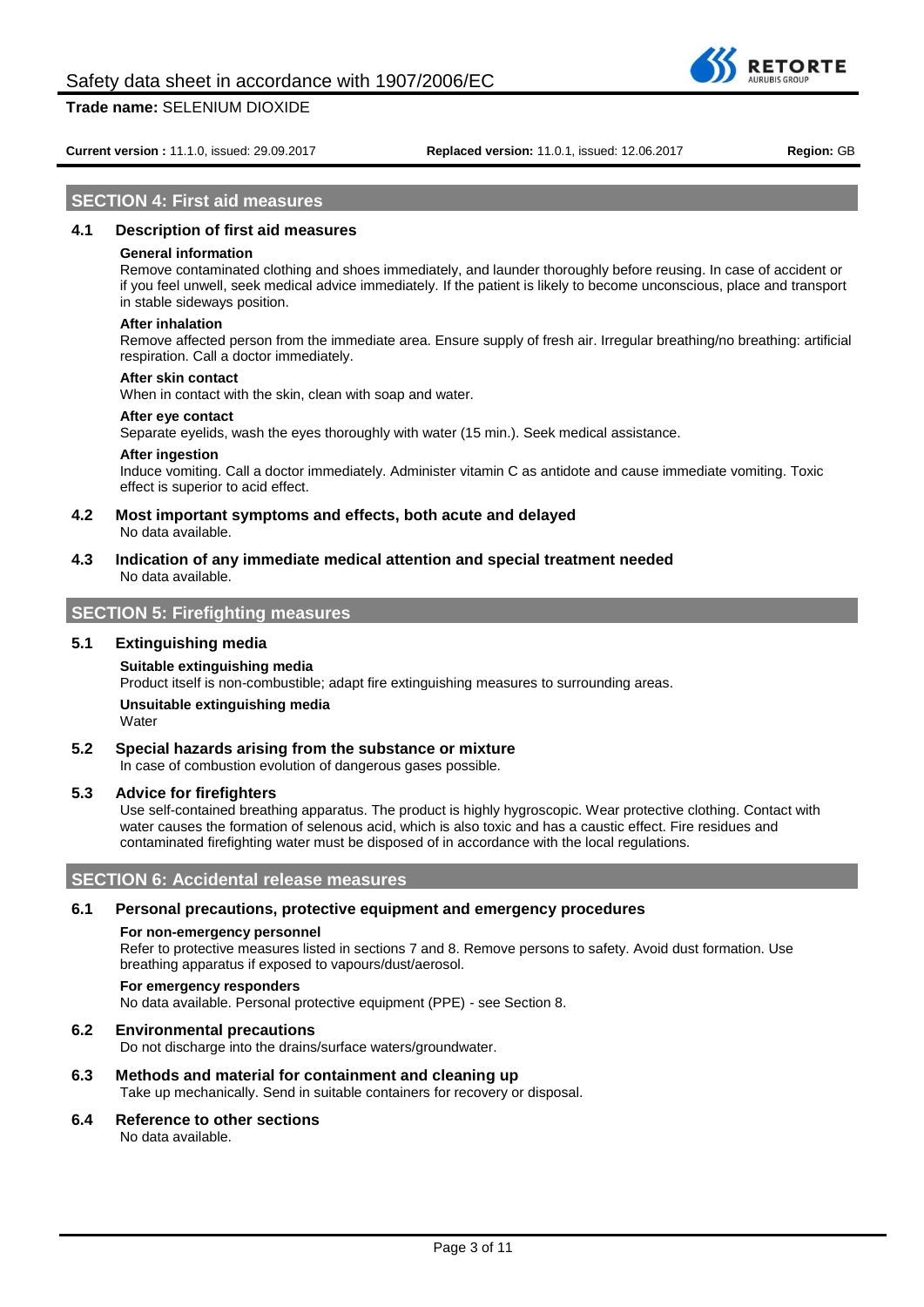**RETORTE** 

# **SECTION 7: Handling and storage**

# **7.1 Precautions for safe handling**

#### **Advice on safe handling**

Provide good ventilation at the work area (local exhaust ventilation, if necessary). Avoid the formation and deposition of dust. If workplace exposure limits are exceeded, respiratory protection approved for this particular job must be worn.

#### **General protective and hygiene measures**

Do not eat, drink or smoke during work time. Keep away from foodstuffs and beverages. Wash hands before breaks and after work. Do not inhale dust. Store work clothing separately. Avoid contact with eyes and skin. Provide eye wash fountain in work area. Have emergency shower available.

#### **Advice on protection against fire and explosion**

Avoid formation of dust. Keep away from sources of heat and ignition.

#### **7.2 Conditions for safe storage, including any incompatibilities**

#### **Technical measures and storage conditions**

Keep container tightly closed and dry in a cool, well-ventilated place. Protect from atmospheric moisture and water. Product is hygroscopic.

#### **Requirements for storage rooms and vessels**

Store product in closed containers. Keep only in the original container.

# **Advice on storage assembly**

Do not store together with foodstuffs. Keep away from water.

#### **7.3 Specific end use(s)**

No data available.

**SECTION 8: Exposure controls/personal protection**

#### **8.1 Control parameters**

#### **Occupational exposure limit values**

| <b>No</b> | <b>Substance name</b>                                    | CAS no.   |                   | EC no.    |
|-----------|----------------------------------------------------------|-----------|-------------------|-----------|
|           | <b>SELENIUM DIOXIDE</b>                                  | 7446-08-4 |                   | 231-194-7 |
|           | List of approved workplace exposure limits (WELs) / EH40 |           |                   |           |
|           | Selenium compounds, except hydrogen selenide             |           |                   |           |
|           | TWA                                                      | 0.        | mg/m <sup>3</sup> |           |

# **DNEL, DMEL and PNEC values**

**DNEL values (worker)**

| <b>No</b> | <b>Substance name</b>   |                      | CAS / EC no   |           |                   |
|-----------|-------------------------|----------------------|---------------|-----------|-------------------|
|           | Route of exposure       | <b>Exposure time</b> | <b>Effect</b> | Value     |                   |
|           | <b>SELENIUM DIOXIDE</b> |                      |               | 7446-08-4 |                   |
|           |                         |                      |               | 231-194-7 |                   |
|           | dermal                  | Long term (chronic)  | svstemic      | 9.8       | mg/kg/day         |
|           | inhalative              | Long term (chronic)  | svstemic      | 0.07      | ma/m <sup>3</sup> |

# **DNEL value (consumer)**

| <b>No</b> | Substance name          |                      |               | CAS / EC no |                   |
|-----------|-------------------------|----------------------|---------------|-------------|-------------------|
|           | Route of exposure       | <b>Exposure time</b> | <b>Effect</b> | Value       |                   |
|           | <b>SELENIUM DIOXIDE</b> |                      |               | 7446-08-4   |                   |
|           |                         |                      |               | 231-194-7   |                   |
|           | oral                    | Long term (chronic)  | systemic      | 6.02        | µg/kg/day         |
|           | dermal                  | Long term (chronic)  | systemic      | 6.02        | mg/kg/day         |
|           | inhalative              | Long term (chronic)  | systemic      | 0.021       | mq/m <sup>3</sup> |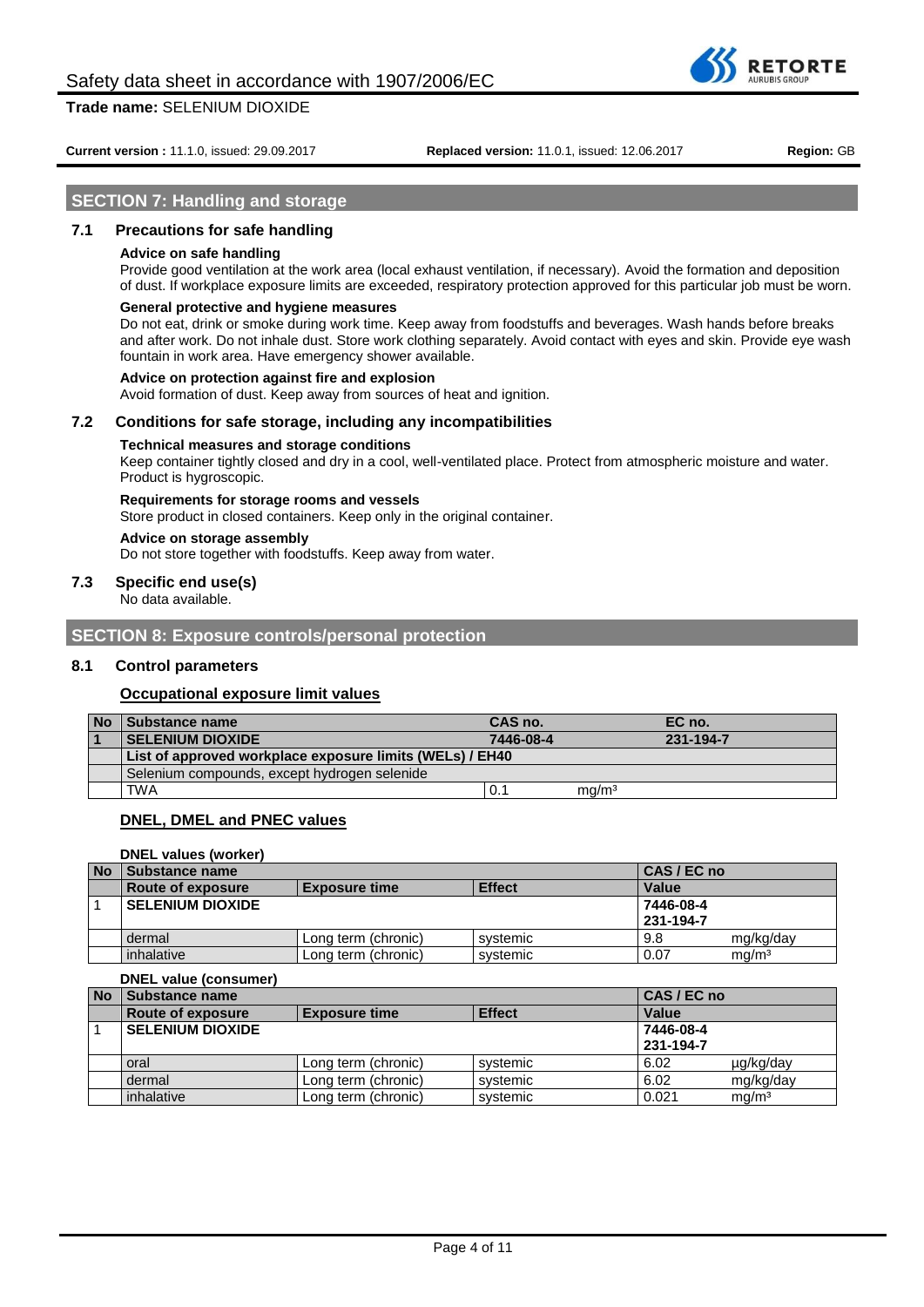

**Current version :** 11.1.0, issued: 29.09.2017 **Replaced version:** 11.0.1, issued: 12.06.2017 **Region:** GB

|           | <b>PNEC values</b>      |                       |             |            |
|-----------|-------------------------|-----------------------|-------------|------------|
| <b>No</b> | <b>Substance name</b>   |                       | CAS / EC no |            |
|           | ecological compartment  | <b>Type</b>           | Value       |            |
|           | <b>SELENIUM DIOXIDE</b> |                       | 7446-08-4   |            |
|           |                         |                       | 231-194-7   |            |
|           | water                   | fresh water           | 3.74        | $\mu$ g/l  |
|           | water                   | marine water          | 2.8         | $\mu$ g/l  |
|           | water                   | Aqua intermittent     | 7.7         | $\mu$ g/l  |
|           | water                   | fresh water sediment  | 11.48       | mg/kg dry  |
|           |                         |                       |             | weight     |
|           | water                   | marine water sediment | 8.68        | mg/kg dry  |
|           |                         |                       |             | weight     |
|           | soil                    |                       | 0.06        | mg/kg dry  |
|           |                         |                       |             | weight     |
|           | sewage treatment plant  | -                     | 10          | mg/l       |
|           | secondary poisoning     |                       | 1.4         | mg/kg food |

# **8.2 Exposure controls**

#### **Appropriate engineering controls**

No data available.

# **Personal protective equipment**

#### **Respiratory protection**

If workplace exposure limits are exceeded, a respiration protection approved for this particular job must be worn. Short term: filter apparatus, Filter P3

## **Eye / face protection**

Tightly fitting safety glasses (EN 166).

#### **Hand protection**

Sufficient protection is given wearing suitable protective gloves checked according to i.e. EN 374, in the event of risk of skin contact with the product . Check in any case suitability of protective glove for the specific workplace conditions (e.g. mechanical resistance, product compatibility, antistatic properties). Adhere to the manufacturer's instructions and information relating to the use, storage, care and replacement of protective gloves.<br>Appropriate Material Meoprene category III, EN 374 AKL, EN388:20 Neoprene category III, EN 374 AKL, EN388:2003 3121

**Other**

Acid-resistant protective clothing

#### **Environmental exposure controls**

No data available.

# **SECTION 9: Physical and chemical properties**

### **9.1 Information on basic physical and chemical properties**

| <b>Form/Colour</b>                   |            |     |             |
|--------------------------------------|------------|-----|-------------|
| crystalline powder                   |            |     |             |
| white                                |            |     |             |
| <b>Odour</b>                         |            |     |             |
| odourless                            |            |     |             |
|                                      |            |     |             |
| <b>Odour threshold</b>               |            |     |             |
| No data available                    |            |     |             |
| pH value                             |            |     |             |
| No data available                    |            |     |             |
| <b>Boiling point / boiling range</b> |            |     |             |
| No data available                    |            |     |             |
|                                      |            |     |             |
| Melting point / melting range        |            |     |             |
| Value                                |            | 340 | $^{\circ}C$ |
| Source                               | <b>CSR</b> |     |             |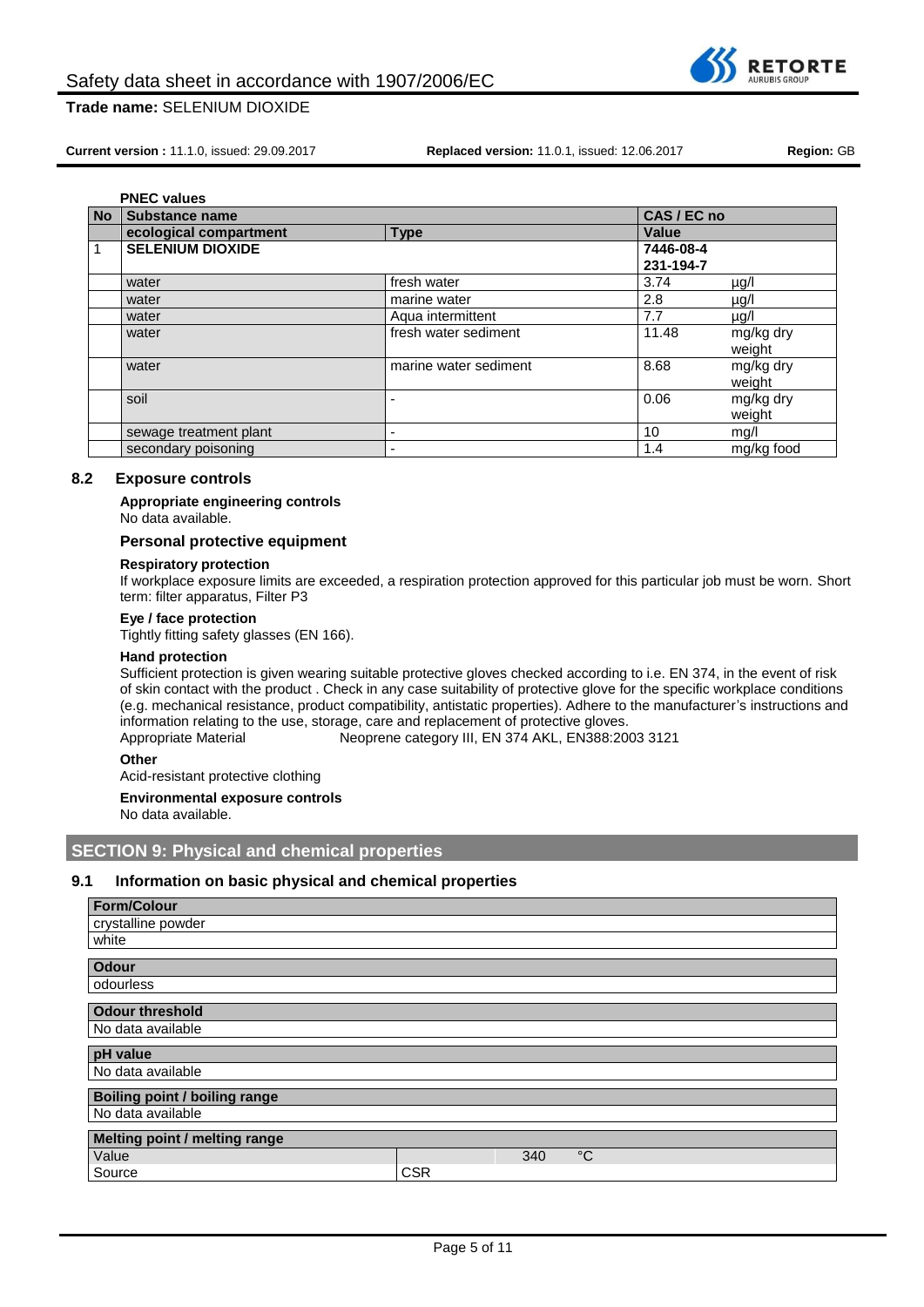

**Current version :** 11.1.0, issued: 29.09.2017 **Replaced version:** 11.0.1, issued: 12.06.2017 **Region:** GB

| Sublimation point / sublimation range                                                                        |                         |       |                   |  |
|--------------------------------------------------------------------------------------------------------------|-------------------------|-------|-------------------|--|
| Value                                                                                                        |                         | 315   | $^{\circ}C$       |  |
| Source                                                                                                       | <b>CSR</b>              |       |                   |  |
| Decomposition point / decomposition range                                                                    |                         |       |                   |  |
| No data available                                                                                            |                         |       |                   |  |
| <b>Flash point</b>                                                                                           |                         |       |                   |  |
| Not applicable                                                                                               |                         |       |                   |  |
| <b>Auto-ignition temperature</b>                                                                             |                         |       |                   |  |
| No data available                                                                                            |                         |       |                   |  |
| <b>Oxidising properties</b>                                                                                  |                         |       |                   |  |
| not oxidizing                                                                                                |                         |       |                   |  |
| Method                                                                                                       | 440/2008/EC, A.17.      |       |                   |  |
| <b>Explosive properties</b>                                                                                  |                         |       |                   |  |
| Not applicable                                                                                               |                         |       |                   |  |
| Flammability (solid, gas)                                                                                    |                         |       |                   |  |
| The product is NOT highly flammable according to Regulation (EG) Nr. 440/2008, method EC A.10 (flammability, |                         |       |                   |  |
| solids)<br>Source                                                                                            | $\overline{\text{CSR}}$ |       |                   |  |
|                                                                                                              |                         |       |                   |  |
| Lower flammability or explosive limits<br>No data available                                                  |                         |       |                   |  |
|                                                                                                              |                         |       |                   |  |
| <b>Upper flammability or explosive limits</b><br>No data available                                           |                         |       |                   |  |
|                                                                                                              |                         |       |                   |  |
| Vapour pressure<br>Value                                                                                     |                         |       |                   |  |
| Reference temperature                                                                                        |                         | 0.133 | Pa<br>°C          |  |
| Source                                                                                                       | <b>CSR</b>              |       |                   |  |
| <b>Vapour density</b>                                                                                        |                         |       |                   |  |
| No data available                                                                                            |                         |       |                   |  |
| <b>Evaporation rate</b>                                                                                      |                         |       |                   |  |
| No data available                                                                                            |                         |       |                   |  |
| <b>Relative density</b>                                                                                      |                         |       |                   |  |
| No data available                                                                                            |                         |       |                   |  |
| <b>Density</b>                                                                                               |                         |       |                   |  |
| Value                                                                                                        |                         | 3.95  | g/cm <sup>3</sup> |  |
| Reference temperature                                                                                        |                         | 20    | °C                |  |
| Source                                                                                                       | <b>CSR</b>              |       |                   |  |
| Solubility in water                                                                                          |                         |       |                   |  |
| Value                                                                                                        |                         | 1353  | g/l               |  |
| Reference temperature<br>Source                                                                              | <b>CSR</b>              | 19    | $\overline{C}$    |  |
|                                                                                                              |                         |       |                   |  |
| Solubility(ies)<br>No data available                                                                         |                         |       |                   |  |
|                                                                                                              |                         |       |                   |  |
| Partition coefficient: n-octanol/water<br>No data available                                                  |                         |       |                   |  |
|                                                                                                              |                         |       |                   |  |
| <b>Viscosity</b><br>No data available                                                                        |                         |       |                   |  |
|                                                                                                              |                         |       |                   |  |
| 9.2<br><b>Other information</b>                                                                              |                         |       |                   |  |
| <b>Other information</b>                                                                                     |                         |       |                   |  |
| No data available.                                                                                           |                         |       |                   |  |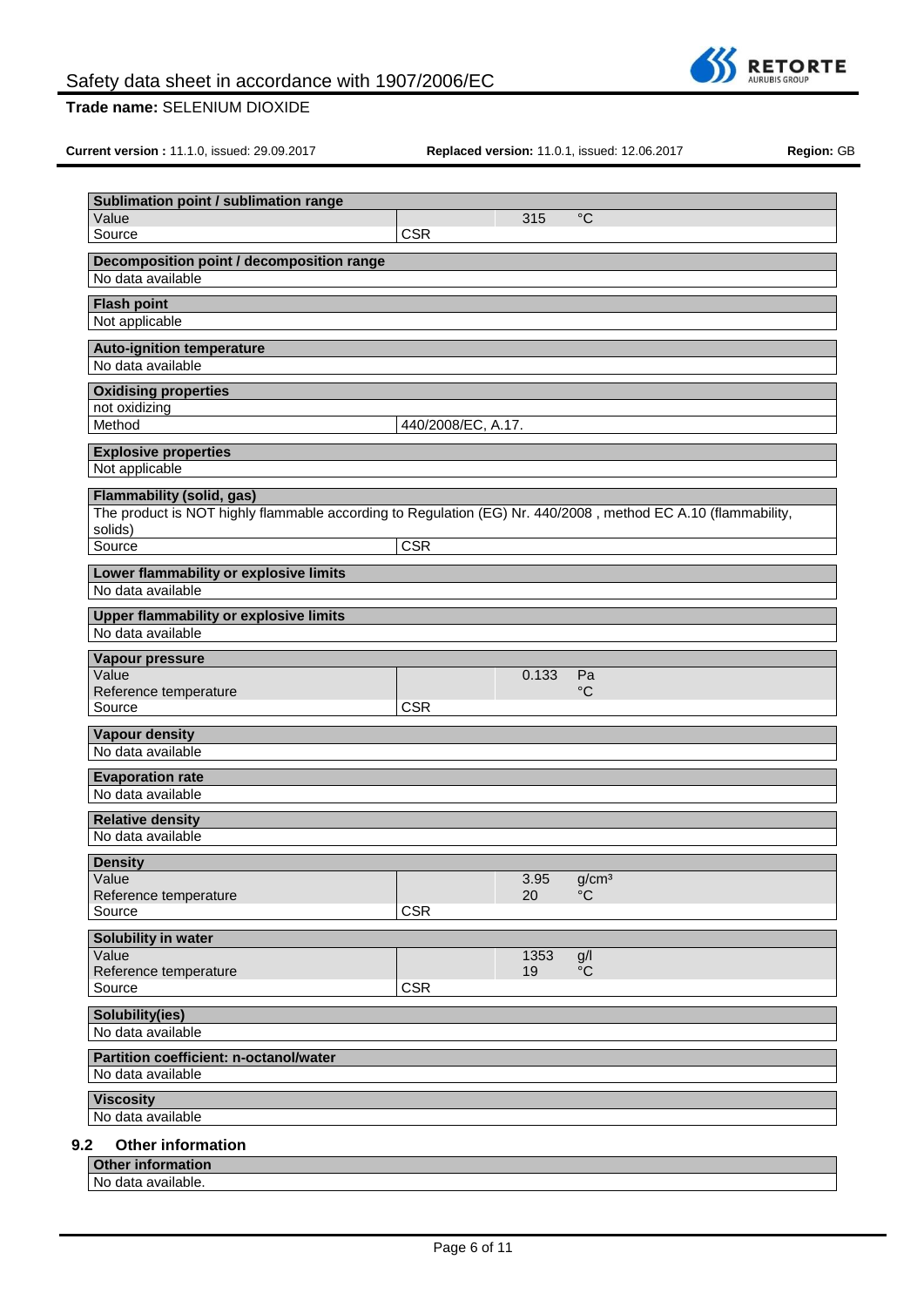**Current version :** 11.1.0, issued: 29.09.2017 **Replaced version:** 11.0.1, issued: 12.06.2017 **Region:** GB

**RETORTE** 

# **SECTION 10: Stability and reactivity**

# **10.1 Reactivity**

No data available.

- **10.2 Chemical stability** Stable under normal temperatures and pressures.
- **10.3 Possibility of hazardous reactions**

None, if handled according to order.

# **10.4 Conditions to avoid**

The product is highly hygroscopic. Contact with water causes the formation of selenous acid, which is also toxic and has a caustic effect.

- **10.5 Incompatible materials Water**
- **10.6 Hazardous decomposition products**

No hazardous decomposition products known.

# **SECTION 11: Toxicological information**

# **11.1 Information on toxicological effects**

| <b>Acute oral toxicity</b>         |                                                                   |                |                  |
|------------------------------------|-------------------------------------------------------------------|----------------|------------------|
| No Substance name                  | CAS no.                                                           |                | EC no.           |
| <b>SELENIUM DIOXIDE</b><br>1       | 7446-08-4                                                         |                | $231 - 194 - 7$  |
| LD50                               |                                                                   | 68.1           | mg/kg bodyweight |
| Species                            | rat                                                               |                |                  |
| Source                             | <b>CSR</b>                                                        |                |                  |
| <b>Acute dermal toxicity</b>       |                                                                   |                |                  |
| No data available                  |                                                                   |                |                  |
| <b>Acute inhalational toxicity</b> |                                                                   |                |                  |
| No Substance name                  | CAS no.                                                           |                | EC no.           |
| <b>SELENIUM DIOXIDE</b><br>1       | 7446-08-4                                                         |                | 231-194-7        |
| LC50                               | 0.052                                                             | 0.51           | mg/l             |
| Duration of exposure               |                                                                   | $\overline{4}$ | h                |
| State of aggregation               | Dust                                                              |                |                  |
| Species                            | rat                                                               |                |                  |
| Source                             | <b>CSR</b>                                                        |                |                  |
| <b>Skin corrosion/irritation</b>   |                                                                   |                |                  |
| No Substance name                  | CAS no.                                                           |                | EC no.           |
| <b>SELENIUM DIOXIDE</b><br>1       | 7446-08-4                                                         |                | 231-194-7        |
| Source                             | <b>CSR</b>                                                        |                |                  |
| Evaluation                         | corrosive                                                         |                |                  |
| Evaluation/classification          | Based on available data, the classification criteria are met.     |                |                  |
| Serious eye damage/irritation      |                                                                   |                |                  |
| No Substance name                  | CAS no.                                                           |                | EC no.           |
| 1<br><b>SELENIUM DIOXIDE</b>       | 7446-08-4                                                         |                | 231-194-7        |
| Source                             | <b>CSR</b>                                                        |                |                  |
| Evaluation                         | corrosive                                                         |                |                  |
| Evaluation/classification          | Based on available data, the classification criteria are met.     |                |                  |
| Respiratory or skin sensitisation  |                                                                   |                |                  |
| <b>No</b><br>Substance name        | CAS no.                                                           |                | EC no.           |
| <b>SELENIUM DIOXIDE</b><br>1       | 7446-08-4                                                         |                | 231-194-7        |
| Route of exposure                  | Skin                                                              |                |                  |
| Source                             | <b>CSR</b>                                                        |                |                  |
| Evaluation/classification          | Based on available data, the classification criteria are not met. |                |                  |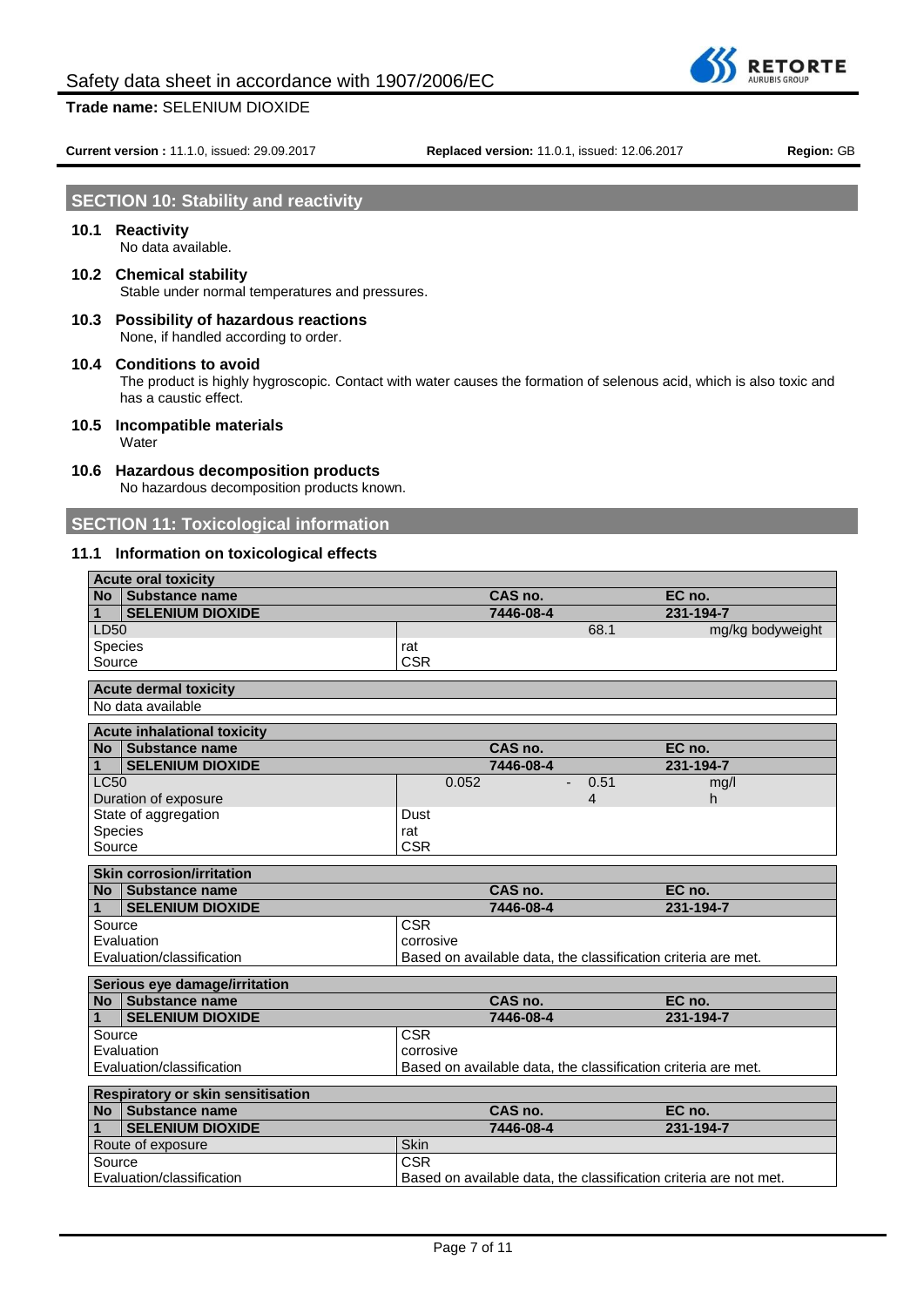

**Current version :** 11.1.0, issued: 29.09.2017 **Replaced version:** 11.0.1, issued: 12.06.2017 **Region:** GB

| <b>Germ cell mutagenicity</b>                                                              |                                                                   |           |
|--------------------------------------------------------------------------------------------|-------------------------------------------------------------------|-----------|
| <b>Substance name</b><br><b>No</b>                                                         | CAS no.                                                           | EC no.    |
| <b>SELENIUM DIOXIDE</b><br>1                                                               | 7446-08-4                                                         | 231-194-7 |
| Source                                                                                     | <b>CSR</b>                                                        |           |
| Evaluation/classification                                                                  | Based on available data, the classification criteria are not met. |           |
| <b>Reproduction toxicity</b>                                                               |                                                                   |           |
| <b>Substance name</b><br><b>No</b>                                                         | CAS no.                                                           | EC no.    |
| <b>SELENIUM DIOXIDE</b><br>1                                                               | 7446-08-4                                                         | 231-194-7 |
| Source                                                                                     | <b>CSR</b>                                                        |           |
| Evaluation/classification                                                                  | Based on available data, the classification criteria are not met. |           |
|                                                                                            |                                                                   |           |
| <b>Carcinogenicity</b>                                                                     |                                                                   |           |
| Substance name<br><b>No</b>                                                                | CAS no.                                                           | EC no.    |
| <b>SELENIUM DIOXIDE</b>                                                                    | 7446-08-4                                                         | 231-194-7 |
| Source                                                                                     | <b>CSR</b>                                                        |           |
| Evaluation/classification                                                                  | Based on available data, the classification criteria are not met. |           |
| <b>STOT - single exposure</b>                                                              |                                                                   |           |
| No data available                                                                          |                                                                   |           |
| <b>STOT - repeated exposure</b>                                                            |                                                                   |           |
| Substance name<br><b>No</b>                                                                | CAS no.                                                           | EC no.    |
| <b>SELENIUM DIOXIDE</b>                                                                    | 7446-08-4                                                         | 231-194-7 |
| Evaluation/classification                                                                  | Based on available data, the classification criteria are not met. |           |
| <b>Aspiration hazard</b>                                                                   |                                                                   |           |
| No data available                                                                          |                                                                   |           |
|                                                                                            |                                                                   |           |
| Symptoms related to the physical, chemical and toxicological characteristics               |                                                                   |           |
| The product can cause skin and eye irritation.                                             |                                                                   |           |
|                                                                                            |                                                                   |           |
| Delayed and immediate effects as well as chronic effects from short and long-term exposure |                                                                   |           |

Contact with water causes the formation of selenous acid, which is also toxic and has a caustic effect.

# **SECTION 12: Ecological information**

Source CSR

# **12.1 Toxicity**

|                | <b>Toxicity to fish (acute)</b>    |                          |      |           |  |
|----------------|------------------------------------|--------------------------|------|-----------|--|
| <b>No</b>      | Substance name                     | CAS no.                  |      | EC no.    |  |
|                | <b>SELENIUM DIOXIDE</b>            | 7446-08-4                |      | 231-194-7 |  |
| LC50           |                                    |                          | 2884 | $\mu$ g/l |  |
|                | Duration of exposure               |                          | 96   | h         |  |
| <b>Species</b> |                                    | freshwater fish          |      |           |  |
| Source         |                                    | <b>CSR</b>               |      |           |  |
|                | <b>Toxicity to fish (chronic)</b>  |                          |      |           |  |
|                |                                    |                          |      |           |  |
| <b>No</b>      | Substance name                     | CAS no.                  |      | EC no.    |  |
|                | <b>SELENIUM DIOXIDE</b>            | 7446-08-4                |      | 231-194-7 |  |
| <b>NOEC</b>    |                                    |                          | 14   | $\mu$ g/l |  |
| <b>Species</b> |                                    | freshwater fish          |      |           |  |
| Source         |                                    | <b>CSR</b>               |      |           |  |
|                |                                    |                          |      |           |  |
|                | <b>Toxicity to Daphnia (acute)</b> |                          |      |           |  |
| <b>No</b>      | Substance name                     | CAS no.                  |      | EC no.    |  |
|                | <b>SELENIUM DIOXIDE</b>            | 7446-08-4                |      | 231-194-7 |  |
| <b>EC50</b>    |                                    |                          | 770  | $\mu$ g/l |  |
|                | Duration of exposure               |                          | 48   | h         |  |
| <b>Species</b> |                                    | freshwater invertebrates |      |           |  |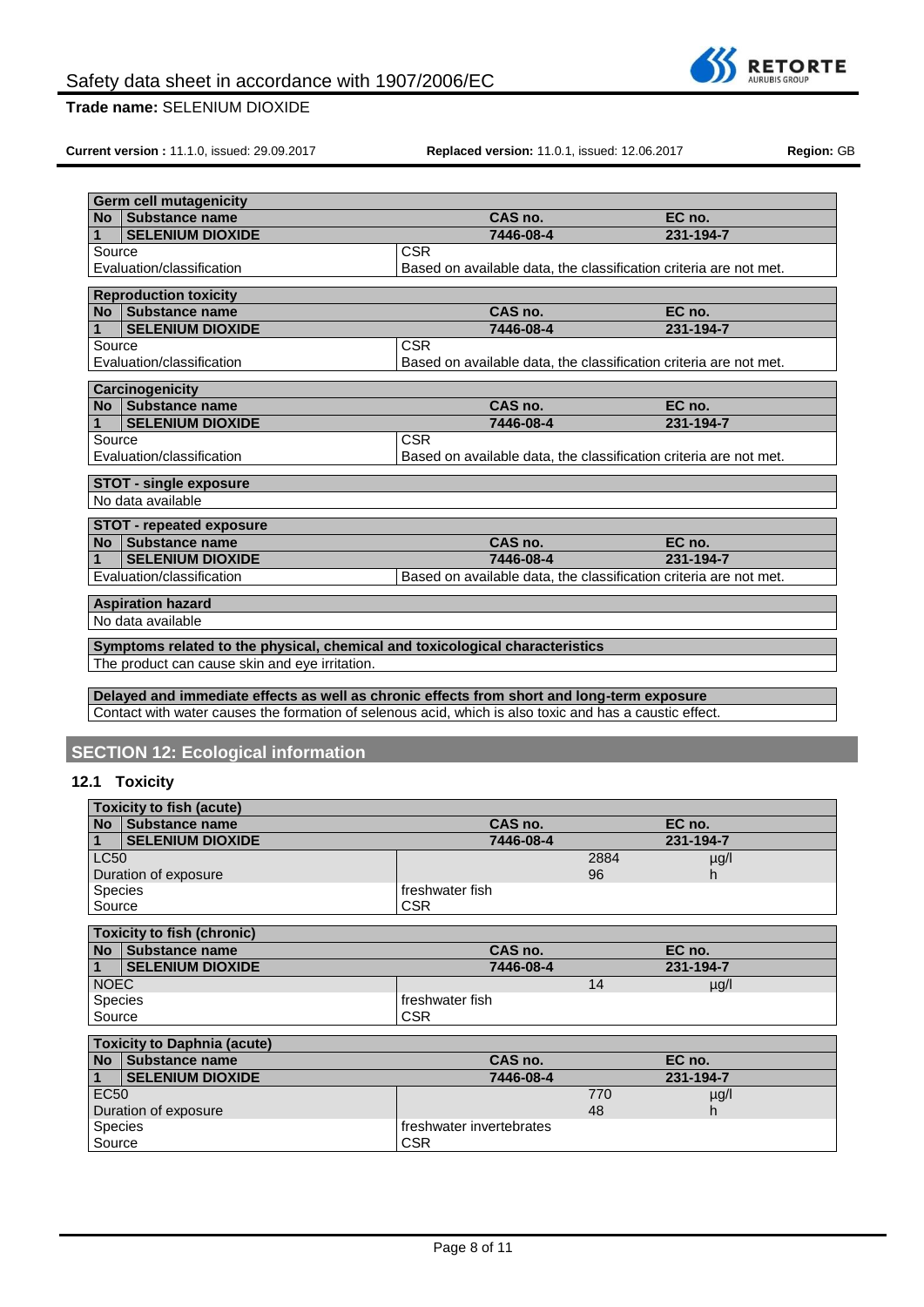

**Current version :** 11.1.0, issued: 29.09.2017 **Replaced version:** 11.0.1, issued: 12.06.2017 **Region:** GB

|                | <b>Toxicity to Daphnia (chronic)</b> |                          |       |           |  |
|----------------|--------------------------------------|--------------------------|-------|-----------|--|
| <b>No</b>      | <b>Substance name</b>                | CAS no.                  |       | EC no.    |  |
|                | <b>SELENIUM DIOXIDE</b>              | 7446-08-4                |       | 231-194-7 |  |
| <b>NOEC</b>    |                                      |                          | 98    | $\mu$ g/l |  |
| <b>Species</b> |                                      | freshwater invertebrates |       |           |  |
| Source         |                                      | <b>CSR</b>               |       |           |  |
|                | <b>Toxicity to algae (acute)</b>     |                          |       |           |  |
| <b>No</b>      | Substance name                       | CAS no.                  |       | EC no.    |  |
| 1              | <b>SELENIUM DIOXIDE</b>              | 7446-08-4                |       | 231-194-7 |  |
| <b>EC50</b>    |                                      |                          | 61.94 | mg/l      |  |
|                | Duration of exposure                 |                          | 72    | h.        |  |
| <b>Species</b> |                                      | fresh water algae        |       |           |  |
| Source         |                                      | <b>CSR</b>               |       |           |  |
|                | <b>Toxicity to algae (chronic)</b>   |                          |       |           |  |
| <b>No</b>      | Substance name                       | CAS no.                  |       | EC no.    |  |
|                | <b>SELENIUM DIOXIDE</b>              | 7446-08-4                |       | 231-194-7 |  |
| <b>NOEC</b>    |                                      |                          | 0.276 | mg/l      |  |
| <b>Species</b> |                                      | fresh water algae        |       |           |  |
| Source         |                                      | <b>CSR</b>               |       |           |  |
|                | <b>Bacteria toxicity</b>             |                          |       |           |  |
|                | No data available                    |                          |       |           |  |
|                |                                      |                          |       |           |  |

No data available.

## **12.3 Bioaccumulative potential**

| <b>Bioconcentration factor (BCF)</b> |                         |            |           |  |
|--------------------------------------|-------------------------|------------|-----------|--|
| <b>No</b>                            | Substance name          | CAS no.    | EC no.    |  |
|                                      | <b>SELENIUM DIOXIDE</b> | 7446-08-4  | 231-194-7 |  |
| <b>BCF</b>                           |                         | 944        |           |  |
| Source                               |                         | <b>CSR</b> |           |  |

#### **12.4 Mobility in soil**

No data available.

#### **12.5 Results of PBT and vPvB assessment**

| <sup>1</sup> The product is not considered to be a PBT. |
|---------------------------------------------------------|
| The product is not considered to be a vPvB.             |
|                                                         |

#### **12.6 Other adverse effects**

No data available.

## **12.7 Other information**

**Other information** Do not discharge into the drains or waters and do not store on public depositories.

# **SECTION 13: Disposal considerations**

# **13.1 Waste treatment methods**

#### **Product**

Allocation of a waste code number, according to the European Waste Catalogue, should be carried out in agreement with the regional waste disposal company.

#### **Packaging**

Contaminated packaging should be emptied as far as possible and after appropriate cleansing may be taken for reuse. Packaging that cannot be cleaned should be disposed of in agreement with the regional waste disposal company.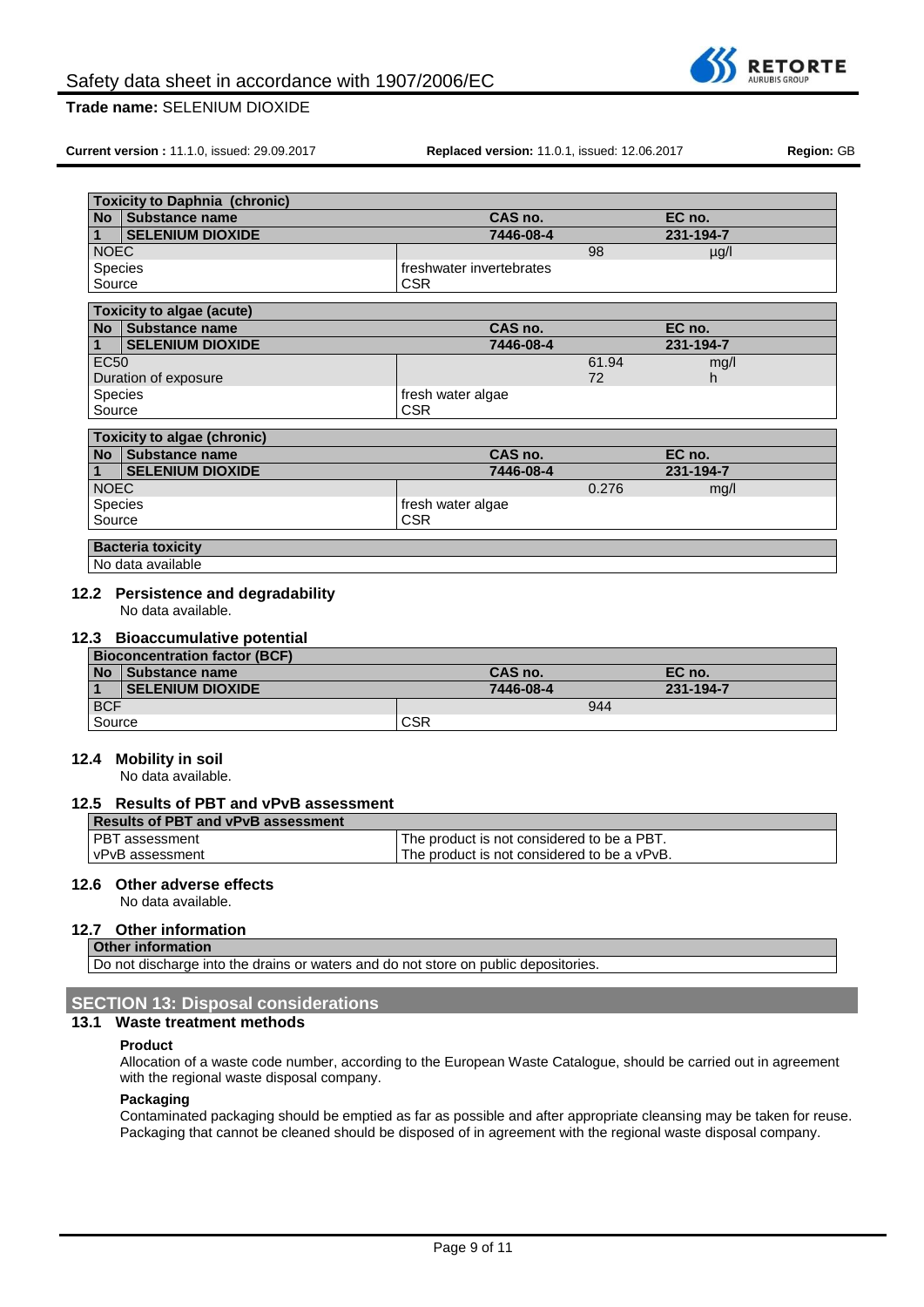**Current version :** 11.1.0, issued: 29.09.2017 **Replaced version:** 11.0.1, issued: 12.06.2017 **Region:** GB

# **SECTION 14: Transport information**

| 14.1 | <b>Transport ADR/RID/ADN</b>                                                                                                                                                                                               |                                                                                                                                                          |  |
|------|----------------------------------------------------------------------------------------------------------------------------------------------------------------------------------------------------------------------------|----------------------------------------------------------------------------------------------------------------------------------------------------------|--|
|      | Class<br>Classification code<br>Packing group<br>Hazard identification no.<br>UN number<br>Technical name<br>Danger releasing substance<br>Tunnel restriction code<br>Label<br>Environmentally hazardous<br>substance mark | 6.1<br>T <sub>5</sub><br>ı<br>60<br><b>UN3283</b><br>SELENIUM COMPOUND, SOLID, N.O.S.<br><b>SELENIUM DIOXIDE</b><br>C/E<br>6.1<br>Symbol "fish and tree" |  |
| 14.2 | <b>Transport IMDG</b><br><b>Class</b><br>Packing group<br>UN number<br>Proper shipping name<br>Danger releasing substance<br>EmS<br>Label<br>Marine pollutant mark                                                         | 6.1<br>ı<br><b>UN3283</b><br>SELENIUM COMPOUND, SOLID, N.O.S.<br><b>SELENIUM DIOXIDE</b><br>$F-A+S-A$<br>6.1<br>Symbol "fish and tree"                   |  |
| 14.3 | <b>Transport ICAO-TI / IATA</b><br>Class<br>Packing group<br>UN number<br>Proper shipping name<br>Danger releasing substance<br>Label                                                                                      | 6.1<br><b>UN3283</b><br>Selenium compound, solid, n.o.s.<br><b>SELENIUM DIOXIDE</b><br>6.1                                                               |  |
| 14.4 | <b>Other information</b><br>No data available.                                                                                                                                                                             |                                                                                                                                                          |  |
| 14.5 | <b>Environmental hazards</b><br>Information on environmental hazards, if relevant, please see 14.1 - 14.3.                                                                                                                 |                                                                                                                                                          |  |
| 14.6 | Special precautions for user<br>No data available.                                                                                                                                                                         |                                                                                                                                                          |  |
| 14.7 | Transport in bulk according to Annex II of Marpol and the IBC Code                                                                                                                                                         |                                                                                                                                                          |  |

Not relevant

**SS RETORTE**